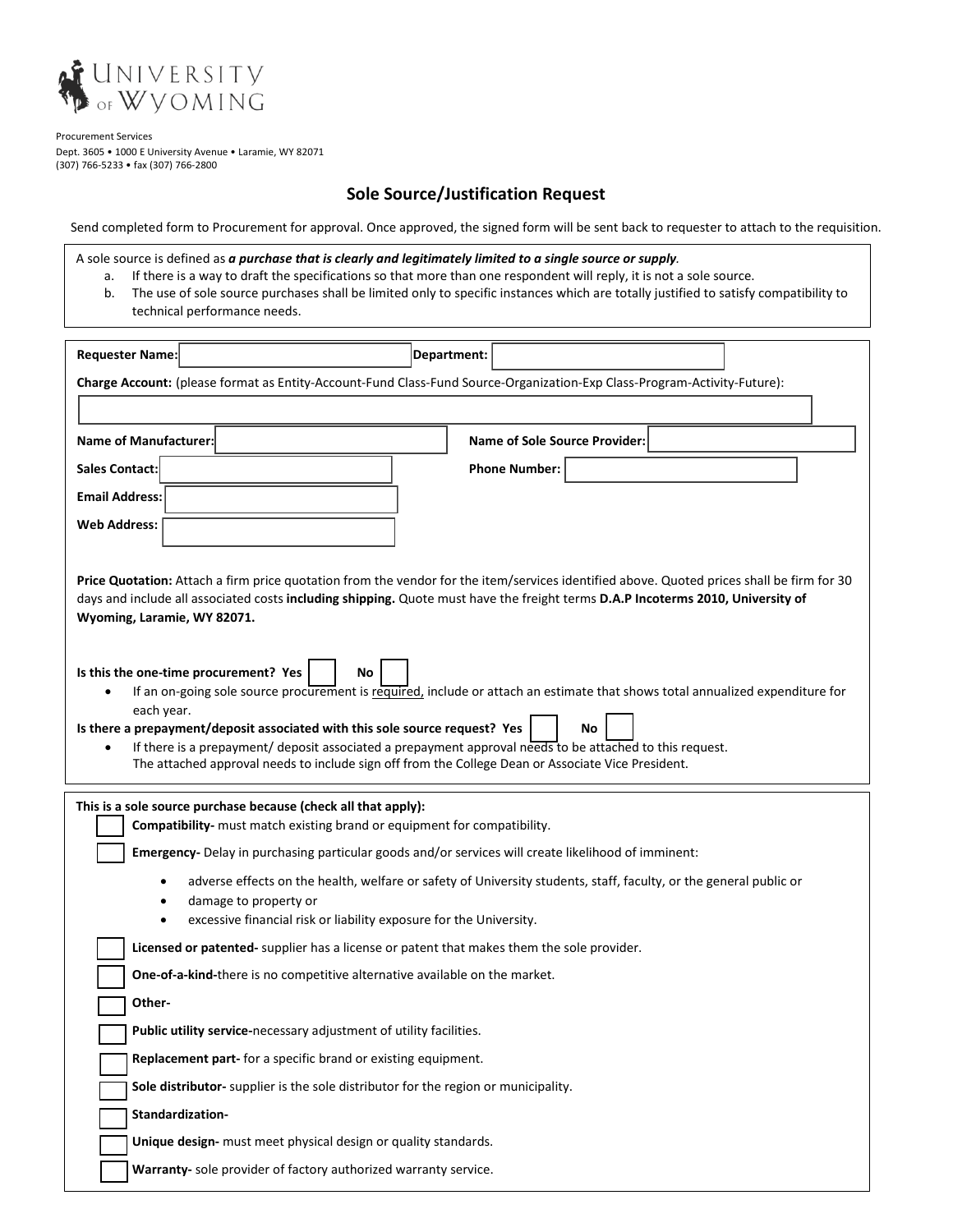**Detailed Justification:** Explain what unique qualifications or features are required, how selected contractor or vendor exclusively meets those qualifications or features, and why the service or goods cannot be obtained through the competitive solicitation process.

| Price Reasonableness (Check all that apply and attach back-up documentation)                                                                                                                                      |  |
|-------------------------------------------------------------------------------------------------------------------------------------------------------------------------------------------------------------------|--|
| I compared the proposed price to prices I previously paid for the same or similar goods and/or service. See PO#                                                                                                   |  |
| I compared the proposed price to current published catalog, price lists, or market prices as documented in the attachments and<br>the proposed price is similar or less. Attach relevant documentation.           |  |
| I compared proposed price to comparable prices, such as dollars per pound, per horsepower, or other units of measure and did<br>not discover significant inconsistencies that warrant additional pricing inquiry. |  |
| Based on my knowledge of the market, my experience of prior similar proposals, or knowledge imparted by technical experts.                                                                                        |  |
| The price is set by law or regulations.                                                                                                                                                                           |  |
| Market research reveals that same or similar goods or services are available for a similar price.                                                                                                                 |  |
| Other:                                                                                                                                                                                                            |  |
| Back-up documentation is attached.                                                                                                                                                                                |  |
| <b>Explanation of above-checked justification:</b>                                                                                                                                                                |  |
|                                                                                                                                                                                                                   |  |
|                                                                                                                                                                                                                   |  |
|                                                                                                                                                                                                                   |  |
|                                                                                                                                                                                                                   |  |
|                                                                                                                                                                                                                   |  |
|                                                                                                                                                                                                                   |  |
|                                                                                                                                                                                                                   |  |
|                                                                                                                                                                                                                   |  |
|                                                                                                                                                                                                                   |  |
|                                                                                                                                                                                                                   |  |